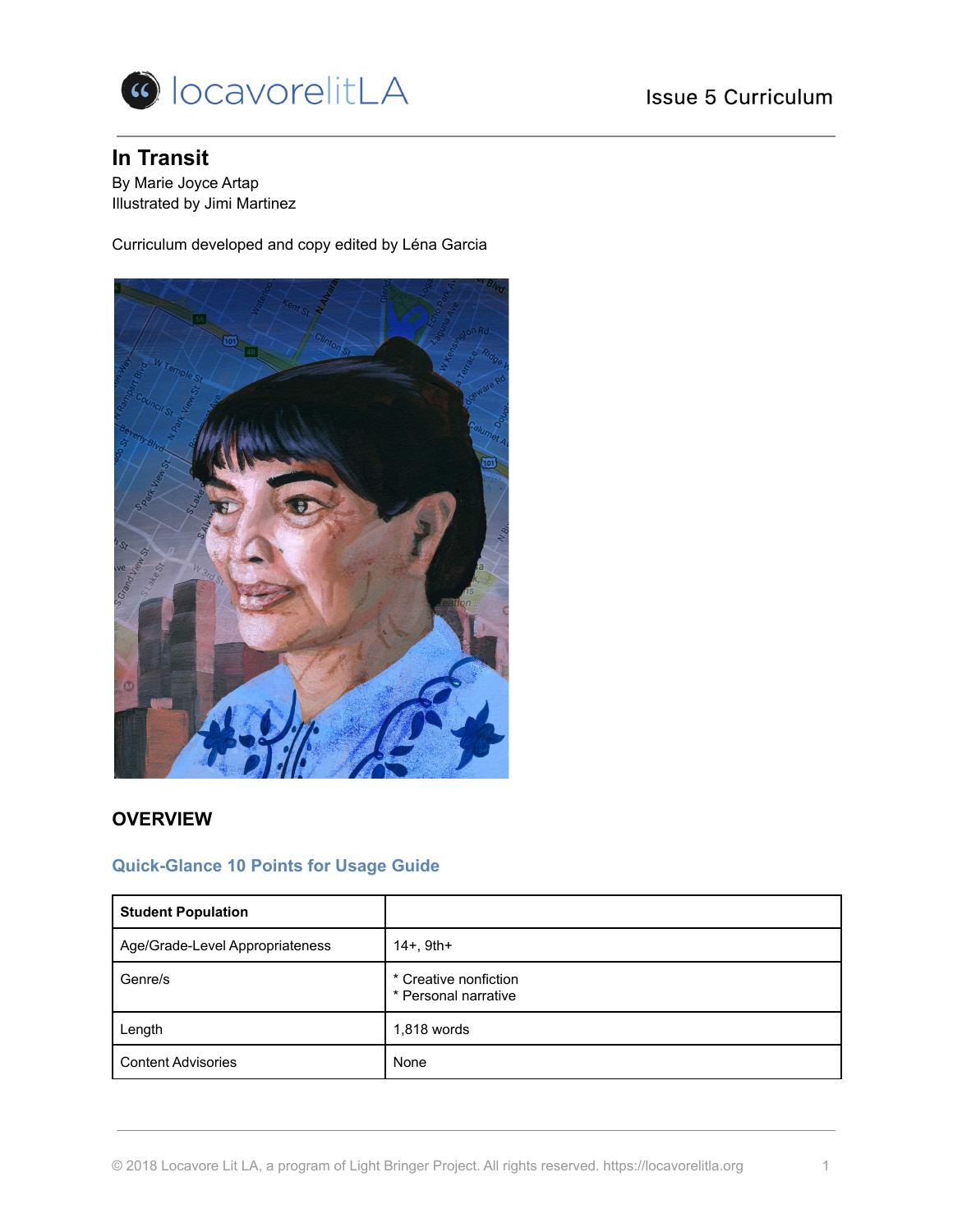

| One-Sentence Summary                       | A recent college graduate considers her own identity upon joining a<br>resilient and caring community of "Overseas Filipino Workers."                                                                                                                                                                                                                                   |
|--------------------------------------------|-------------------------------------------------------------------------------------------------------------------------------------------------------------------------------------------------------------------------------------------------------------------------------------------------------------------------------------------------------------------------|
| <b>Lesson Planning</b>                     |                                                                                                                                                                                                                                                                                                                                                                         |
| Topics & Key Themes Overview               | Topics:<br>* Family<br>* Immigration<br>* Work<br>* Poverty<br>* Feminism<br>* Identity<br>Themes:<br>* Filipino diaspora in the U.S.<br>* The plight of LA commuters<br>* Being a newcomer/outsider<br>* Moving home after college<br>* Finding self<br>* Mentorship                                                                                                   |
| Historic Events/Time Period for Study      | * U.S. Annexation of the Philippines from Spain (1898)<br>* Philippine independence from the U.S. (1946)<br>* WWII's destruction of the City of Manila in the Philippines<br>* Immigration and Naturalization Act of 1965 (Hart-Celler Act)<br>* Contemporary San Gabriel Valley and West Hollywood<br>* Thirdwave Filipino immigration to the Greater Los Angeles area |
| Complementary Classic & Historic Texts     | * Poems: "Mango Poem" by Regie Cabico; "Before Your Arrival" by<br>Ellen Hagan; "To Live in the Borderlands" by Gloria E. Anzaldúa<br>* Articles: "The Psychology of Home: Why Where You Live Means So<br>Much" (http://theatln.tc/2r49sVv); "Unpacking the Balikbayan Box: A<br>Filipino-Canadian Tradition" (http://bit.ly/2g1dlAv)                                   |
| Author & Artist Information                | Marie Joyce Artap is a Seattle-based writer and educator raised in<br>the suburbs of Los Angeles and invested in the diverse narratives of<br>Filipinx/Americans.<br>Jimi Martinez is a Los Angeles-area artist.                                                                                                                                                        |
| Key Common Core Standards                  | CCSS.ELA-LITERACY.RL.9-10.1                                                                                                                                                                                                                                                                                                                                             |
| (found in detail following the curriculum) | CCSS.ELA-LITERACY.W.9-10.2; CCSS.ELA-LITERACY.W.9-10.3;<br>CCSS.ELA-LITERACY.W.9-10.3.A;<br>CCSS.ELA-LITERACY.W.9-10.3.D; CCSS.ELA-LITERACY.W.9-10.4;<br>CCSS.ELA-LITERACY.W.9-10.7; CCSS.ELA-LITERACY.W.9-10.9;                                                                                                                                                        |
|                                            | CCSS.ELA-LITERACY.SL.9-10.1; CCSS.ELA-LITERACY.SL.9-10.1.C;<br>CCSS.ELA-LITERACY.SL.9-10.1.D                                                                                                                                                                                                                                                                            |
|                                            | CCSS.ELA-LITERACY.L.9-10.4; CCSS.ELA-LITERACY.L.9-10.4.A;<br>CCSS.ELA-LITERACY.L.9-10.5                                                                                                                                                                                                                                                                                 |
|                                            | CCSS.ELA-LITERACY.RH.9-10.6; CCSS.ELA-LITERACY.RH.9-10.9;                                                                                                                                                                                                                                                                                                               |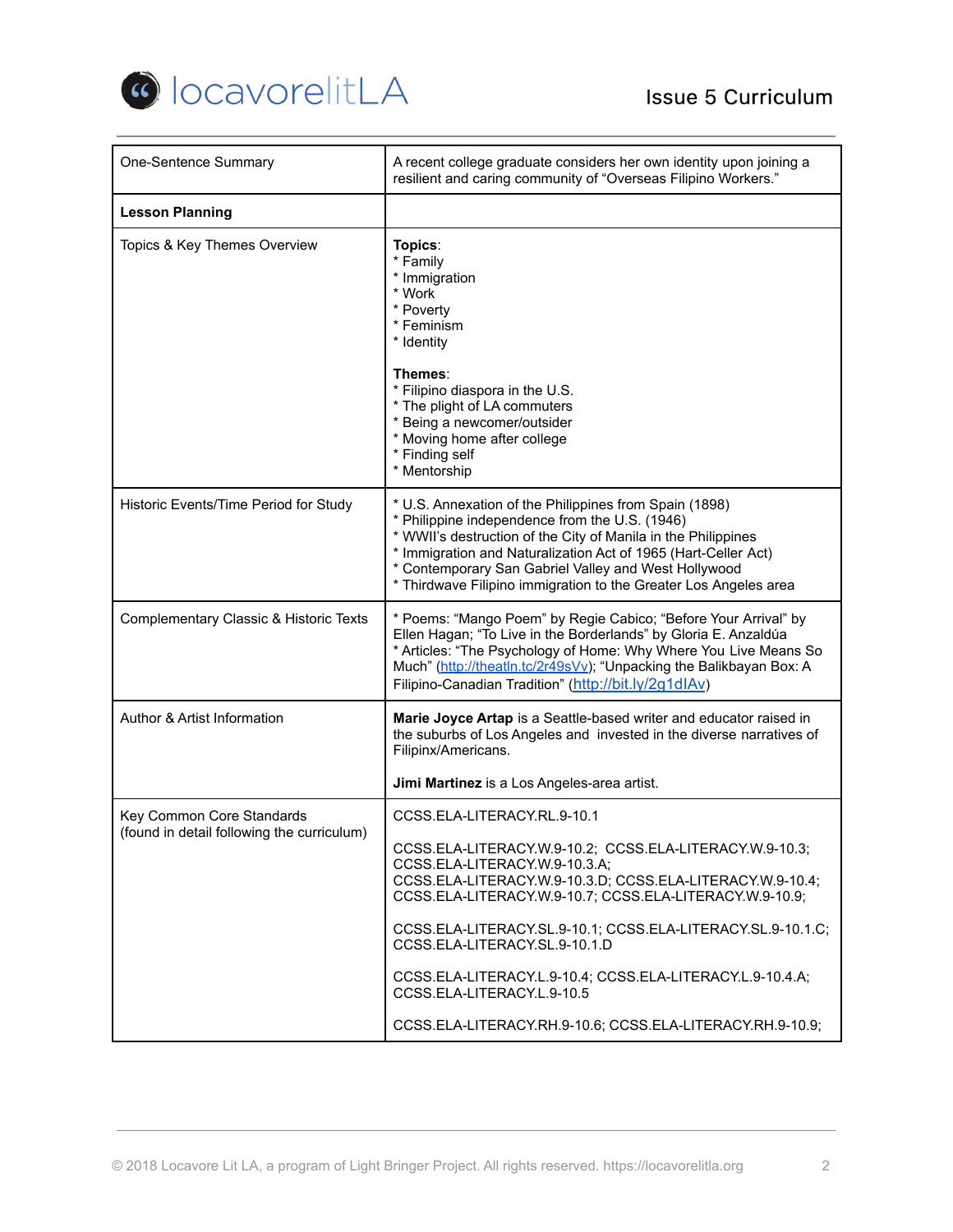

# **Author Biography**

**Marie Joyce Artap** is a sometimes-wannabe Filipina writer, born in Oakland and mostly raised in the suburbs of Los Angeles. She did her undergrad at the University of California, Berkeley and currently lives in Seattle, WA, where she is doing a service year with an education nonprofit. She is invested in the diverse narratives of Filipinx/Americans. In the fall, she will be entering graduate school to pursue a Master's in Education. She has been previously published in *Maganda Magazine*.

# **Artist Biography**

**Jimi Martinez** is a Los Angeles-area artist who has exhibited his work at locations such as The Hive Gallery & Studios.

# **SYNOPSIS**

In this personal narrative, a recent college graduate of Filipina descent considers her own place in the world upon joining a resilient, caring community of Filipino commuters. Through the lense of a dirty bus window on her two-hours-each-way commute, the narrator explores ideas of family, home, otherness, and human kindness, all set against the backdrop of the Filipino diaspora in the Greater Los Angeles area.

# **CURRICULUM**

# **Pre-Reading & Themes Activity Options**

### **Topic**

Journaling:

Activity One: In your journal, spend five minutes describing your daily commute to school. What were the steps you took to get to where you're sitting right now? You can draw a map or list "directions," as though you're explaining the route to someone who doesn't know it.

Activity Two: In a 10-minute journal entry, explore the following: When does your commute start and finish? What is your favorite and least favorite part of the journey? Does your commute vary by day or stay the same? What or whom do you depend on to get to school?

Follow-up Discussion: In small groups, discuss what is similar and different about each other's commutes. Who travels the farthest and the shortest? What is unique to the Los Angeles-area commute that may differ from a rural commute or from a commute in a city like San Francisco or New York?

### **Main Ideas**

In a 2011 article for *The Atlantic*—"The Psychology of Home"—health and psychology reporter Julie Beck explores the relationship between home and self in both Western and in South Asian cultures.

" . . . [F]or many South Asian communities," says Beck, "a home isn't just where you are, it's who you are." She contrasts this with the dominant Western viewpoint, in which the places we live are "separate from our inner selves." (http://theatln.tc/2r49sVv)

Research Activity One: Using your devices, investigate the concept of home. Is home a physical place––an address or a town––a feeling, or a combination of these things? Is home something that's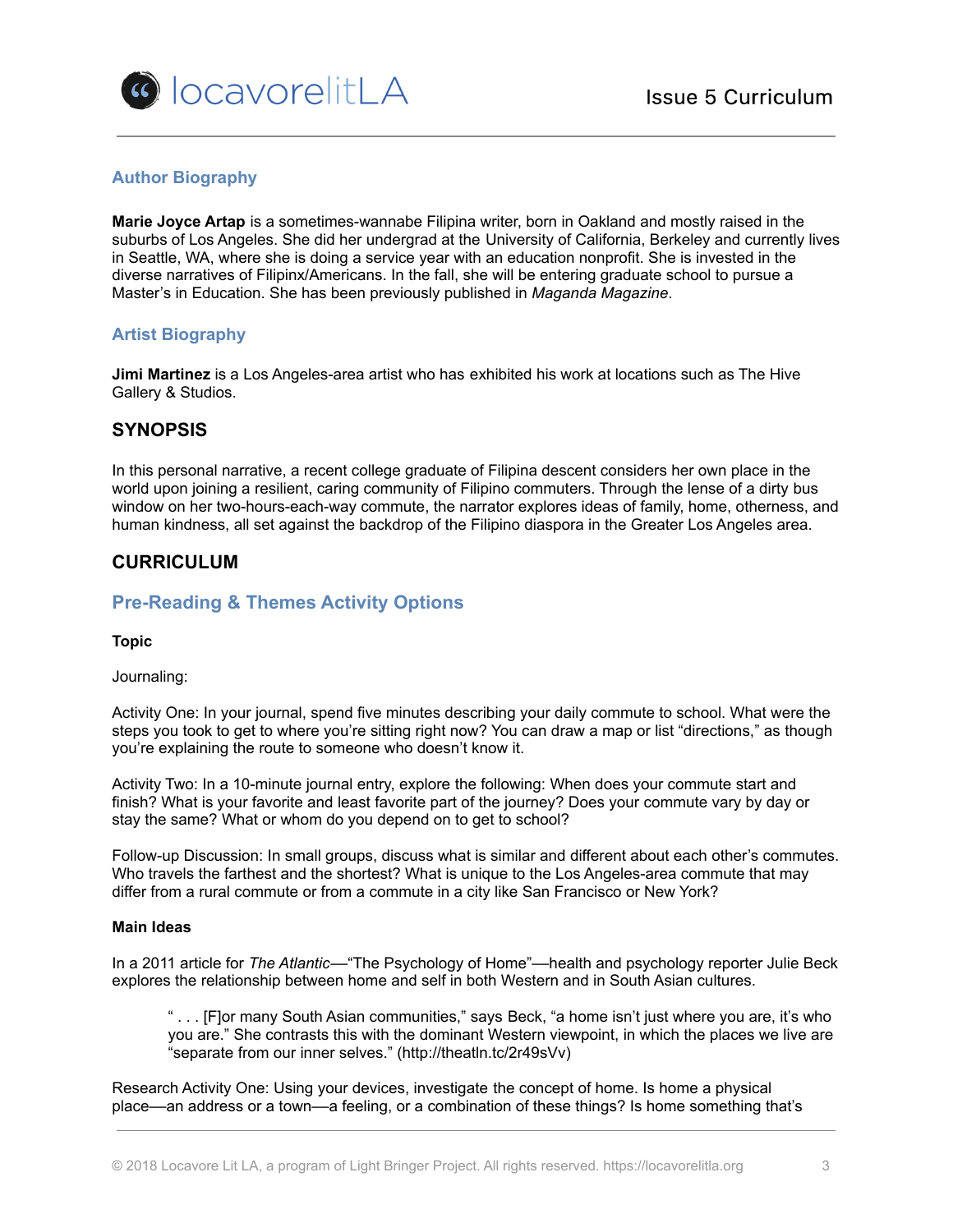

inside of us or is it simply where we sleep at night? How does our sense of home influence our sense of self? Create a mini group-presentation on the psychology of home.

#### **Passage-Specific Themes**

Read the following passage from "In Transit," in which the narrator reflects upon her cousin, Ate Lynn's, situation:

Ate Lynn was an OFW. That's what she called herself: Overseas Filipino Worker. I thought about all the different papers she had to process, the lawyers she must have hired, and the fees she must have sent out. Late on Saturday nights, she would Skype her family, her brother's children always screaming and laughing. "After my Green Card, I will bring them here," she said, but all I could think about was how long that waiting period would be, the way time stretched and elongated itself over and over––how often we made plans for the future but were never able to quite keep them.

Research Activity Two: Using your devices, research what it takes for a Citizen of the Philippines to obtain lawful permanent residence, or a "Green Card," in the United States. How long, how costly, and how difficult is the process? What are the paths to achieving permanent residence? What are the benefits to having permanent residence for an "Overseas Filipino Worker" like Ate Lynn, who is financially supporting the family in the Philippines?

Writing Activity Two: As if you were an intern at an Immigration Law Clinic, write a one-page "guide" to getting lawful permanent residence for Ate Lynn. What should she do? What should she avoid doing?

Small-Group Discussion: How does Ate Lynn stay positive in a situation that many people, the speaker included, find disheartening? Do you think Ate Lynn will achieve the goal of bringing her family to the U.S.? Why or why not?

#### **Universal Themes**

Background:

The United States has a long history of colonization in the Philippines, which dates back to the U.S. Annexation of the Philippines from Spain in 1898. It wasn't until 1946 that the Philippines received independence from the U.S.

After the Philippines became a U.S. territory in 1898, Filipinos came to the U.S. as agricultural laborers, domestic workers, and students. The annexation led to the loss of small, family-owned farms, which created a bleak economic landscape in the Philippines.

In the aftermath of WWII's destruction of the Philippine City of Manila, many Filipinos migrated to the U.S. to train as nurses, healthcare workers, and U.S. Army recruits, as well as "War Brides" for Filipino soldiers in the U.S., who were prevented from marrying whites.

Following the 1965 Immigration and Naturalization Act, which eliminated U.S. immigration quotas based on national origin, highly-educated Filipinos migrated to the U.S. to work as professionals, many in the healthcare field.

Currently, the Filipino diaspora in the U.S. consists of approximately 3.7 million Philippine-born or Filipino-identifying people, says the Migration Policy Institute. A diaspora is a group of people who have migrated or been displaced from their traditional homeland.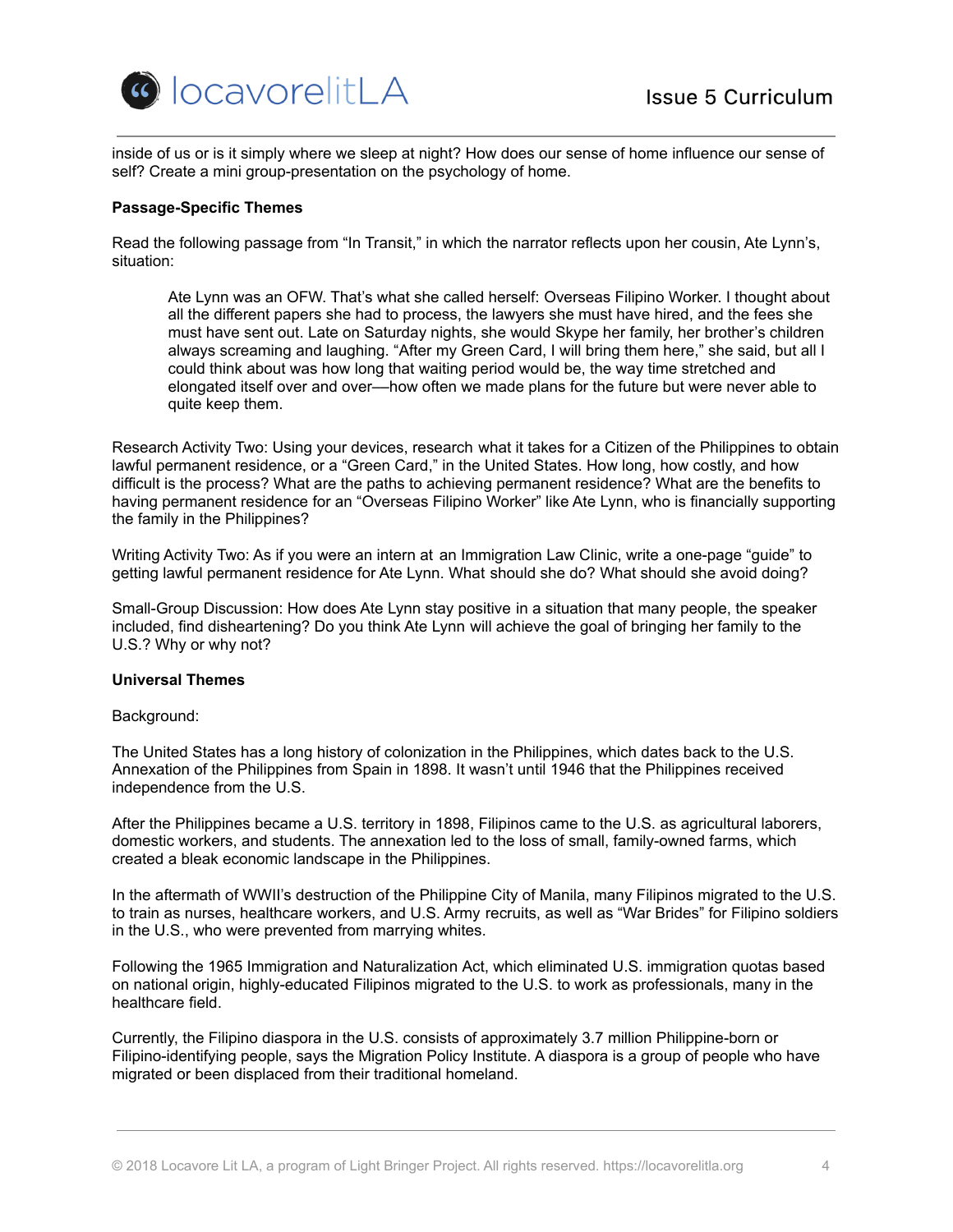

### Exercise:

In a 15-minute journal entry, respond to the following questions:

How do the Filipino immigrants in "In Transit" deal with being away from their home country? How do they build a support system? Cite textual evidence.

What daily challenges and triumphs might they have experienced that are unique to all newcomers in a big city? Any challenges that are unique to immigrants? Include textual evidence to support your position.

Find the places in Artap's story where the narrator speaks directly about the Filipino diaspora. Write down those lines. How do you imagine the narrator feels about being a product of diaspora––a product of war, colonization, and migration? Use textual evidence to support your point.

## **Key Vocabulary**

Definitions are context-dependent. Make sure any definitions you look up or work from are the ones that most correctly fit in the context of the story.

| <b>Level One</b>      | <b>Level Two</b>                         | <b>Level Three</b>                                                                                                                                                      |
|-----------------------|------------------------------------------|-------------------------------------------------------------------------------------------------------------------------------------------------------------------------|
| fluke                 | remittances                              | Tagalog (language)                                                                                                                                                      |
| barrio (neighborhood) | Overseas Filipino Workers                | Tito/a (uncle or aunt)                                                                                                                                                  |
|                       | the Pinas (short for the<br>Philippines) | Ate (older sister, used as a sign<br>of respect)                                                                                                                        |
|                       | LVN (Licensed Vocational Nurse)          | Kuya                                                                                                                                                                    |
|                       | commissary                               | Anako (my child)                                                                                                                                                        |
|                       | Green Card                               | Balikbayan (literally, "returning to<br>country")<br>Balikbayan box (boxes sent from                                                                                    |
|                       |                                          | Filipinos living overseas to their<br>families in the Philippines,<br>usually filled with with goods<br>and gifts, such as clothes, food,<br>electronics, etc.)         |
|                       |                                          | kumustas                                                                                                                                                                |
|                       |                                          | nanay                                                                                                                                                                   |
|                       |                                          | kapwa                                                                                                                                                                   |
|                       |                                          | kaibigans                                                                                                                                                               |
|                       |                                          | utang na noob (in simpler terms,<br>a "debt of gratitude"; "loob"<br>means inside, and this concept<br>of utang na loob is rooted in<br>Filipino psychology and is very |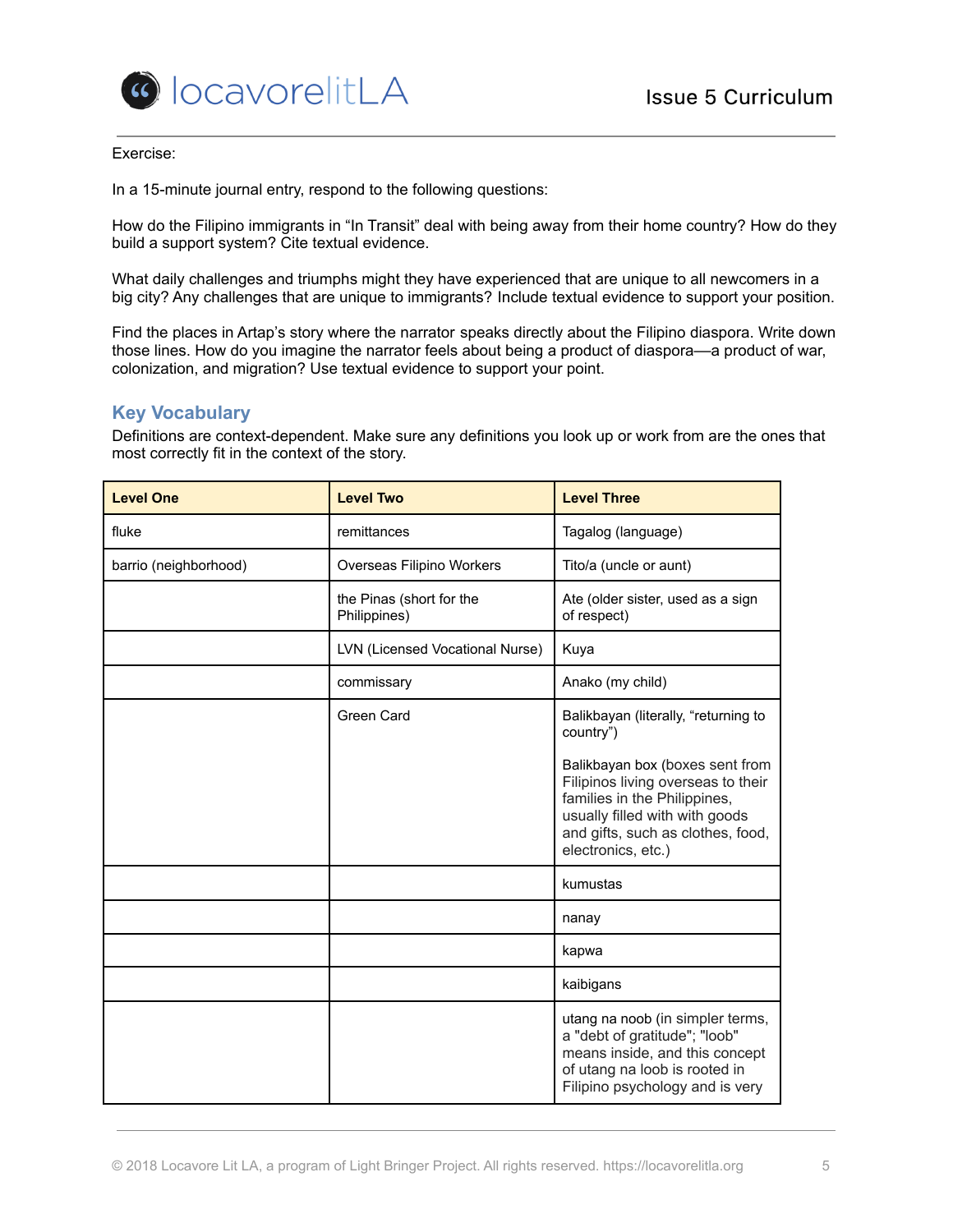

|  | complex and ingrained within<br>Filipino consciousness)                                                                                                 |
|--|---------------------------------------------------------------------------------------------------------------------------------------------------------|
|  | arterioles                                                                                                                                              |
|  | Olongapo (a Philippine city, home<br>to some 233,000 people, located<br>in the province of Zambales and<br>governed independently from the<br>province) |
|  | diaspora                                                                                                                                                |

# **Vocabulary Activity Options**

1. Background: Tagalog is an Austronesian language spoken in the Philippines and by an estimated 70 million people worldwide. Additionally, Tagalog is a major ethnolinguistic group in the Philippines, whose cultural heartland lies in Manila.

In this story, Artap uses Tagalog words alongside English ones. Look up the etymology of "Tito/a," "Ate," and "Kuya." Fold paper together to make a small book. Define each word, write its short history, and create a visual representation for each word. Continue for as many Tagalog words as you like.

Suggested materials: Internet-capable device, plain printer paper, and colored pencils or pens

2. "Balikbayan" means "someone who returns home," according to a 2016 Huffington Post Canada article by Filipino-Canadians Russell Sabio and Al Donato on the tradition of the Filipino carepackage. [\(http://bit.ly/2g1dIAv\)](http://bit.ly/2g1dIAv)

What important role do balikbayan boxes play in Filipino culture? If you were to send such a box to overseas relatives, what would you include and why?

3. Idioms are oftentimes lost in translation. Translated literally, "utang na noob" means "a debt of one's inner-self." What does the phrase mean in Tagalog?

Fold a sheet of printer paper in half. On one side, illustrate the idiom as it translates literally. On the other side, explain the phrase's true meaning in Tagalog.

4. Tagalog and Spanish share some similar words. Why is this the case? Using a reputable translation site, like Wordreference, create a list of Spanish-Tagalog cognates.

# **Post-Reading Class Discussion Options**

1. How are the female "Overseas Filipino Workers" presented as feminist in the story?

Feminism (n.): the advocacy of women's rights on the ground of the equality of the sexes

2. Do you think the narrator eventually moves on from her administrative job at the clinic? How does she deal with the guilt of leaving a job many must keep? Is there a particular moment or conversation that inspires the speaker to follow her heart and take the best next step for her career?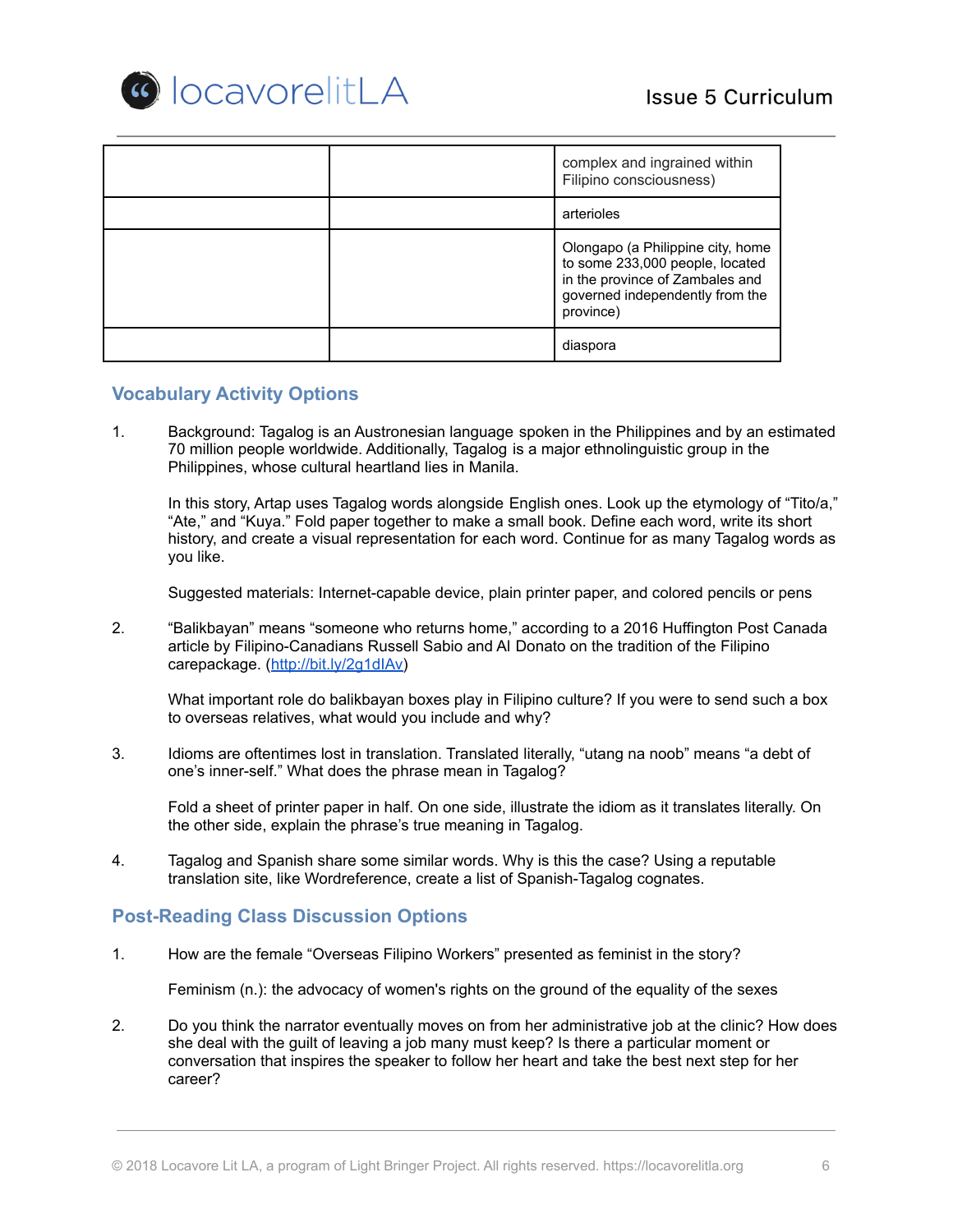

# **Text-Dependent Question Options**

- 1. What is the significance of the title "In Transit"? Cite evidence from the text to support your answer.
- 2. What agency––or freedom to act––does the speaker have? Point to places in the text to illustrate your answer.
- 3. In Artap's story, what role do friends and family play? How do the Filipino immigrants in the story create "families" far away from their first families in the Philippines?
- 4. Who is "the bus lady," Tita Maritess? What do we know about her character? What don't we know about her life? Cite textual evidence.
- 5. Using a highlighter, mark the sensory details Artap includes in her piece. How do her images make you feel? Star the most unusual image and copy it in your journal.
- 6. Who or what does artist Jimi Martinez represent in the illustration for "In Transit"? If the art piece doesn't depict a particular character in the story, what idea or what group of people is being depicted?
- 7. How are the narrator's moments "in transit" richer than are other moments––say, at work in the clinic?

## **Writing Exercises**

### **Narrative**

Continue "In Transit," writing dialogue for the moment when the narrator formally thanks Tita Maritess for the annual TAP card. How and when does the speaker express her gratitude? How does Tita respond?

### **Descriptive**

As readers, we visualize in our minds the speaker's physical appearance. We know she is of Filipina descent and that she has a writing callus on her left thumb, but we do not know much else.

Pretend you are casting an actor to play the speaker in a one-act play. Write a paragraph-long character description of her person. What, exactly, does she look like? How does she choose to present herself? What does her voice sound like? How have her life experiences shaped her personality?

### **Analysis**

Write a one-page analytical essay in which you explore the following questions: Why does Artap frame her story around Tita Maritess' gift of an annual bus pass? Do you think this is a story of mentorship by an older Filipina woman of a younger Filipina woman? Why or why not? Cite the text.

# **Complementary Reading Text**

Artap's story offers a window into the daily realities of "Overseas Filipino Workers." New York-based poet, Ellen Hagan, speaks about her partner's Filipino identity to their future child in "Before Your Arrival."

### **Before Your Arrival**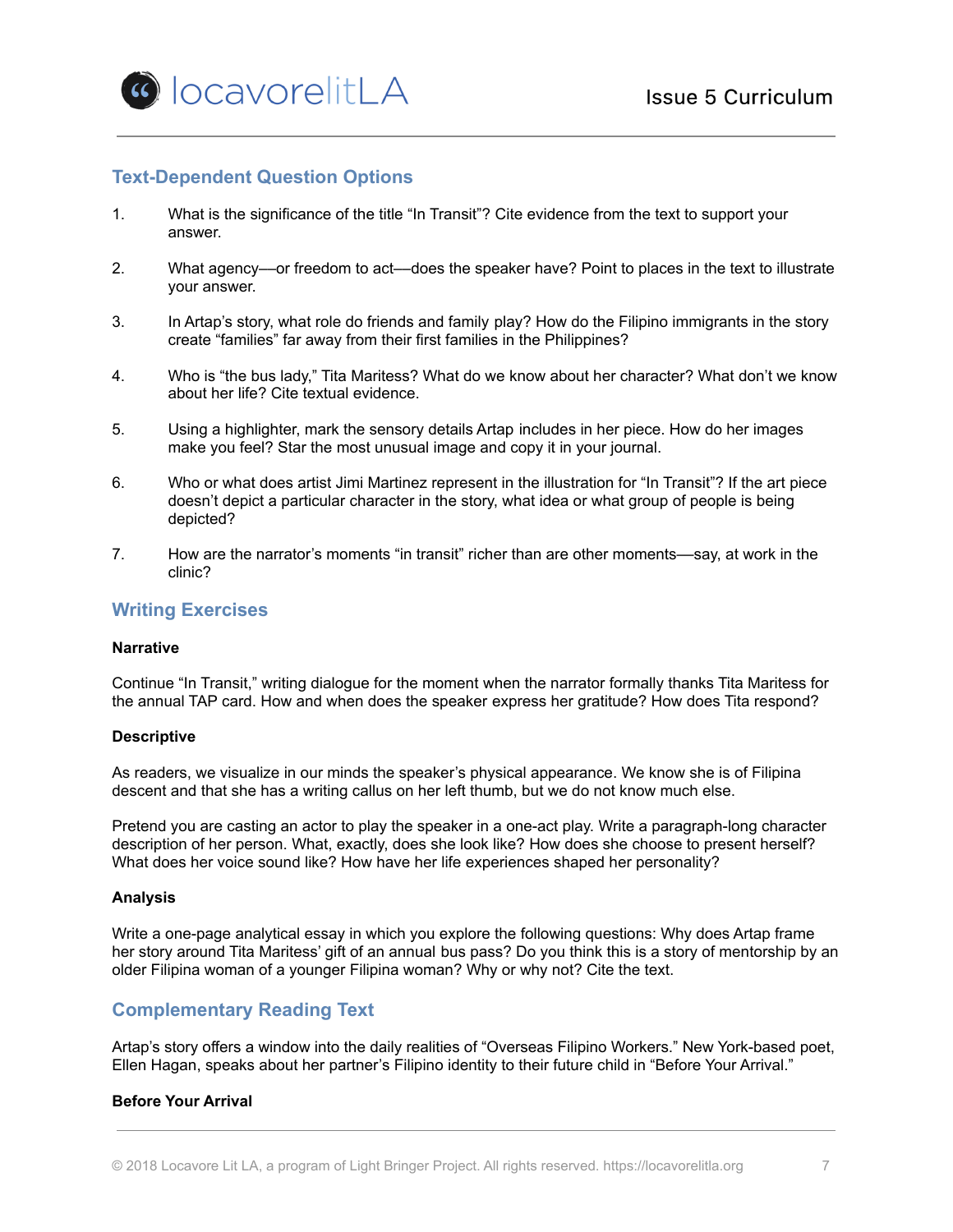

#### **By Ellen Hagan**

the ones who brought your father here, come. Bring with them whole almonds, dried berries & clementines wrapped in cloth. Their clothes & smart shoes too.

They come looking for the place I've taken your father. Looking for the New York City that could rival home. Your Abba loves the East Village, its graffiti, trash & all the languages on all the streets. On 14th & 1st, we visit the Phillipines. Elvie's Turo Turo.

But this trip, he wants to see more. So, we travel to Little Philippines, Queens, 69th off the 7 train, off the 7 the whole of Queens opens wide for us. Travel agents & wholesale, send anything back for cheap, travel for cheap, return, return. We buy OK magazines by the handful for gossip Tagalog with English subtitles, glossy photos, Pacquiao, his chiseled grin, everywhere.

And we eat. Krystal's where they serve marinated pork belly, sinigang na baboy, kare-kare, pancit bihon, & lumpiang sariwa, I listen close to it all. Deep fried ruffle fat, poolee noodles with shrimp, milkfish. Your Abba fake orders pork blood stew but I am sure I would eat anything here because this is how much I trust the two who brought your father up in the world.

We eat sing-sing & pork in tamarind soup. This is how to say snack in Tagalog: Merienda, Merienda is snack. This is how to say ice-cream in Tagalog: halo-halo, halo-halo is ice-cream. This is how to leave your country. Don't look back. You will only see the islands melting away. Halo-halo. This is how to say snack in tagalog. Merienda. This is how to feel of one place & of one more.

Back home, we sit, get caught up. I read about mansions in Manila, how to make millions, facelifts & silken hair, red lips, muscles & beauty. In Tagalog, I muddle through, while your Abba laughs, translates, translations get muddled too. This is how to raise a baby in two places at once, & how it feels to live and move in two worlds. At once.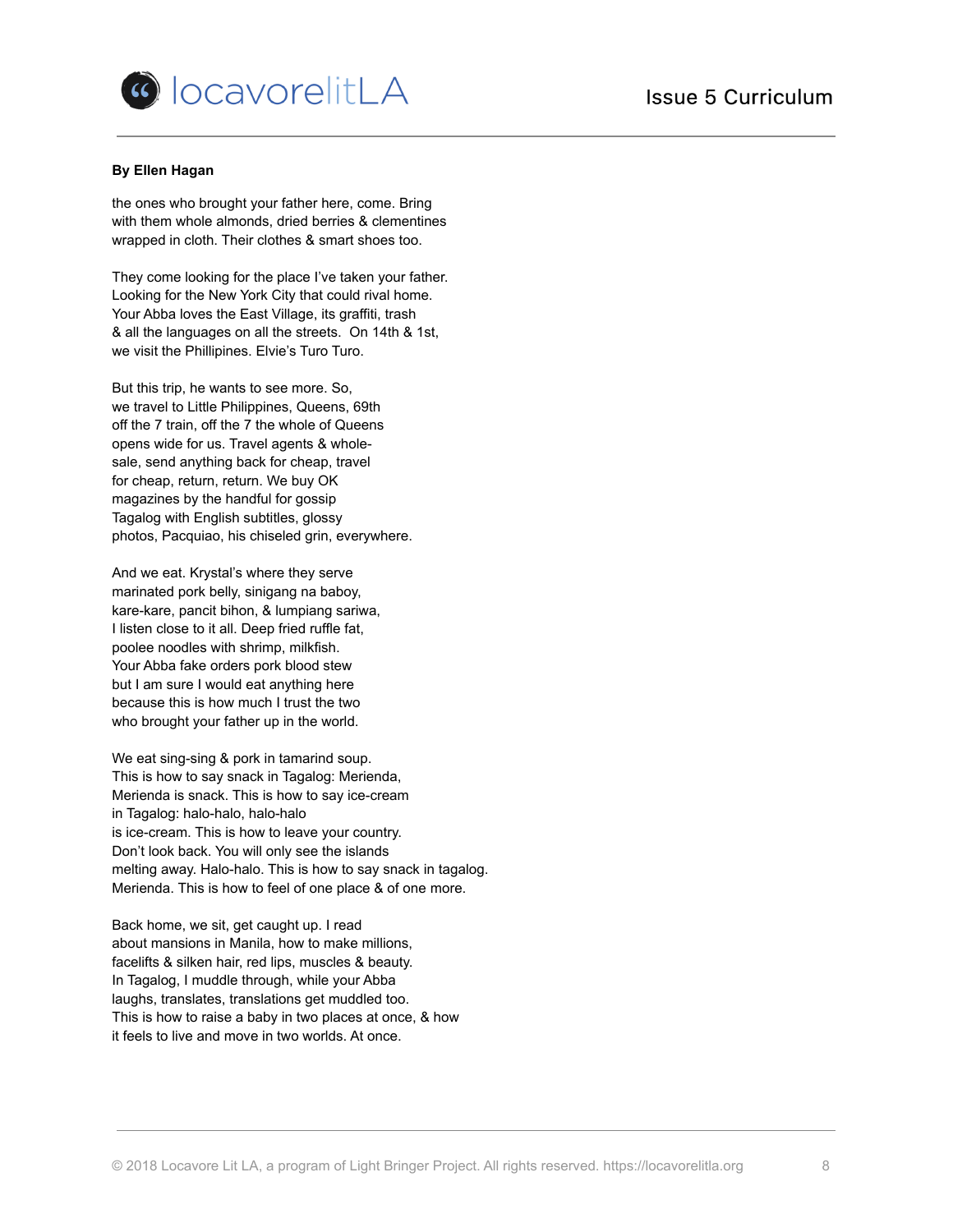

### **Writing Exercise**

Both "Before Your Arrival" and "In Transit" address the Filipino worker's experience of leaving behind their home country, of existing in a big American city but still longing for parts of the Philippines.

How does the poem's speaker feel about the people who brought her partner to the United States? How and why does her partner treat these people the way he does? Can you find similarities between his actions and the actions of characters in Artap's story?

# **Activity Options**

### **Classroom Activity One**

In Artap's story, Tita Maritess is portrayed as a kind yet mysterious woman in that she's like a mother figure for so many "Overseas Filipino Workers."

Where in the Los Angeles area does Tita live? Does she live in an apartment alone or share a room in a house with many roommates? In small groups, design Tita's home.

Suggested materials: Graph paper and pencils or modeling clay

#### **Classroom Activity Two**

In pairs, use a hardcopy Los Angeles transit map and pushpins to label the narrator's daily commute to and from the medical clinic in Beverly Hills. Judging by the buses and trains that she takes, try to figure out what neighborhood she commutes from.

Suggested materials: Transit maps of the Los Angeles area and pushpins

Bonus: As a class, arrange to take the narrator's commute. In your journals, write your observations of how you feel making the trek, of who the other passengers are, and of how you'd pass the time if you had to take this two-hours-each-way commute every day.

#### **Home Activity**

Imagine you are a recent college graduate who is applying for jobs in the Greater Los Angeles area. Using Craigslist Jobs, Indeed, LinkedIn, EdJoin (used for jobs in education), or another job-seeking site, create a list of at least five advertised positions for which you would apply.

Note: If it's easier to do so, restrict your search to a certain area of LA.

Follow-up Writing Activity: What criteria did you take into account when selecting jobs? Did you consider salary, location, industry, your education and level of experience, or other factors?

### **Guest Speaker**

Option One: Invite author Marie Joyce Artap to speak with the class about her current work in education and her forthcoming graduate studies, as well as what inspired "In Transit."

Option Two: Invite a public transportation official to speak about how they coordinate buses and bus routes, as well as the future of public transportation in Los Angeles. How is Metro, the county's transit authority, using Measure M money to improve public transportation?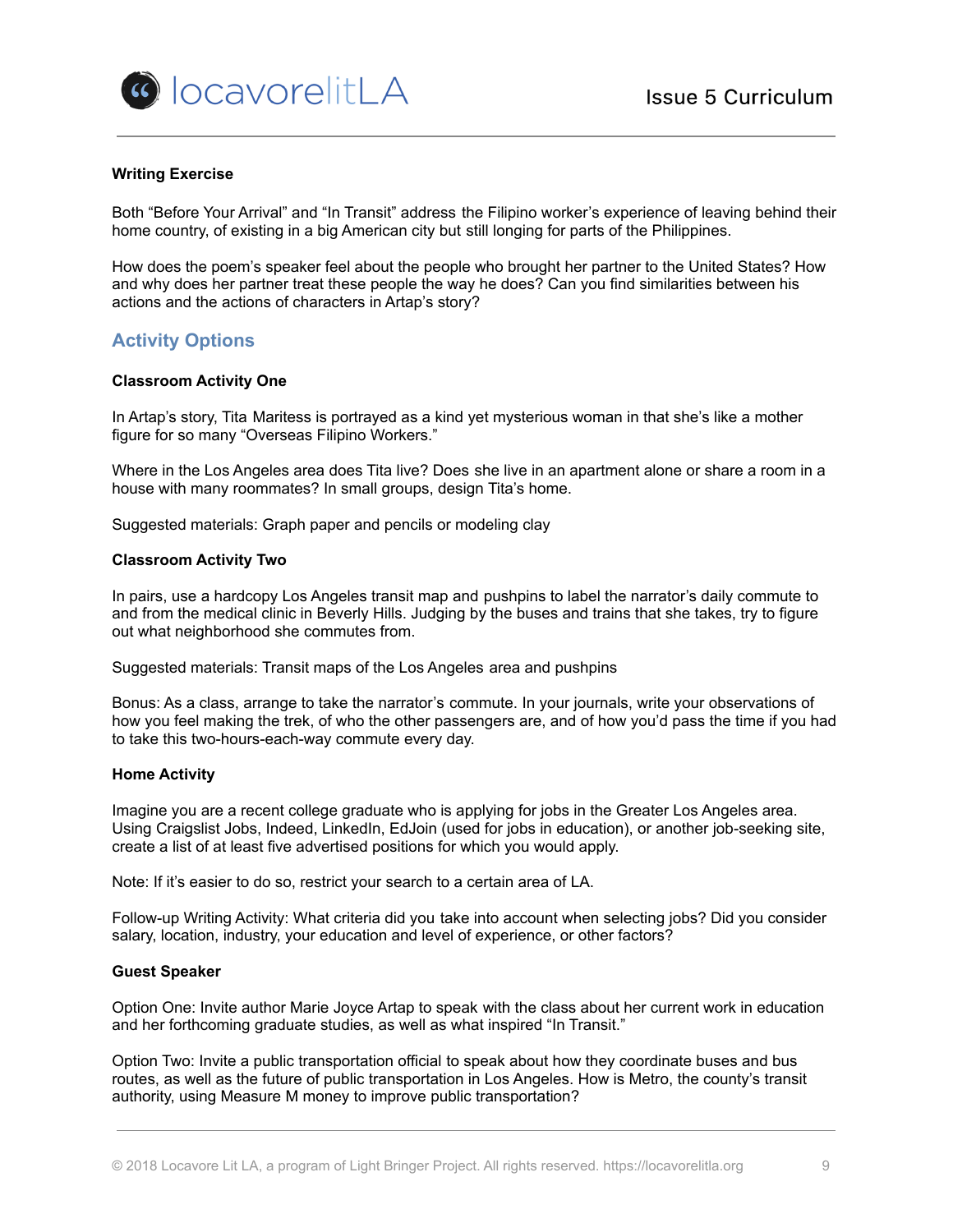

Note: Beforehand, students should read up on Measure M––an LA County tax measure approved in 2016––which gives Metro \$120 billion over 40 years to revise LA's public transportation system.

Students should research the cost and function of LA's TAP card, as well as discount programs available for student, senior, and differently abled riders.

### **Field Trip**

Take a trip to Los Angeles' Historic Filipinotown, located in southwest Echo Park. Walk down Temple Street, the heart of Filipinotown. If you visit in the month of December, you will see "parol," or Philippines Christmas lanterns adorning the street's lampposts. Browse the Filipino heritage section of the Echo Park Branch Library.

Visit Unidad Park and point out key moments in Filipino and Filipino American history as illustrated in the Gintong Kasaysayan, Gintong Pamana mural (Filipino Americans: A Glorious History, A Glorious Legacy). Have students sketch or describe in writing a memorable section of the mural.

Arrange a tour of Los Angeles' 13th District Council chambers to interview Councilmember Mitch O'Farrell and to learn about current issues facing the district.

Follow-up Writing Activity: Research the mural's artist, Eliseo Art Silva, who painted the piece in the 1990s while a student at the Otis College of Art & Design.

Write a two-page expository essay on the mural in which you describe how Silva matched his art form to his historical content.

# **TEST PREPARATION COMPONENT**

**Instructions: Closely read this passage from "In Transit," using the graphic organizer to develop your thoughts.**

### **Text**:

Now, whenever I saw Tita, I would give her an awkward smile, the kind that was closed-mouth, lips mashed together, and a small hand wave. "Thank you," I tried to say, but it only came out in a nodded head and tightened shoulders. It made me think about how often this must have happened, how much easier it could be for the other commuters. How did those she helped return their gratitude? I wondered how many different Filipinos she met through the years, and how immediately she must have recognized kapwa in the way they kept in motion, the embarrassed way their tongues

stumbled over uncertain English. How long did it take, if even at all, before they shifted back into words they knew so well, finding the language of home? Yet, my tongue only held answers of diaspora.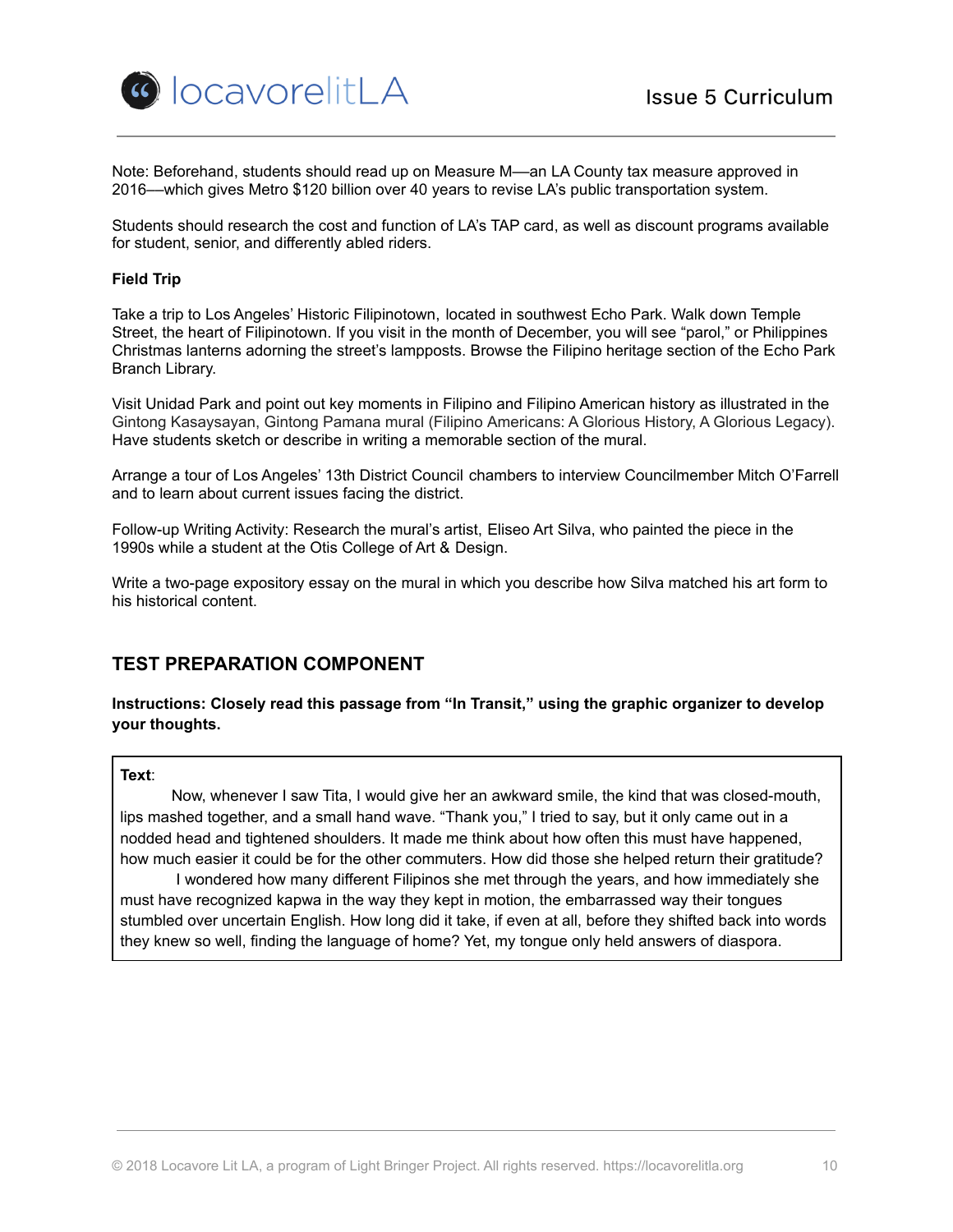

| Who is telling the story and why? | Unpack two resonant words the author uses to<br>tell her story: |
|-----------------------------------|-----------------------------------------------------------------|
| What is their point of view?      | What other rhetorical choices are made and why?                 |
| Their tone?                       |                                                                 |

| What is memorable about the characters? | What is/are the main idea(s)? |
|-----------------------------------------|-------------------------------|
|                                         |                               |
|                                         |                               |
|                                         |                               |
|                                         |                               |
|                                         |                               |
|                                         |                               |
|                                         |                               |
|                                         |                               |

**Writing Activity**: Write a one-page analysis of "otherness" in this passage from author Marie Joyce Artap's story, "In Transit." What does it mean to be the same or different from other people? As humans, are we ever completely similar or completely different from each other? Reference the text.

\_\_\_\_\_\_\_\_\_\_\_\_\_\_\_\_\_\_\_\_\_\_\_\_\_\_\_\_\_\_\_\_\_\_\_\_\_\_\_\_\_\_\_\_\_\_\_\_\_\_\_\_\_\_\_\_\_\_\_\_\_\_\_\_ \_\_\_\_\_\_\_\_\_\_\_\_\_\_\_\_\_\_\_\_\_\_\_\_\_\_\_\_\_\_\_\_\_\_\_\_\_\_\_\_\_\_\_\_\_\_\_\_\_\_\_\_\_\_\_\_\_\_\_\_\_\_\_\_ \_\_\_\_\_\_\_\_\_\_\_\_\_\_\_\_\_\_\_\_\_\_\_\_\_\_\_\_\_\_\_\_\_\_\_\_\_\_\_\_\_\_\_\_\_\_\_\_\_\_\_\_\_\_\_\_\_\_\_\_\_\_\_\_ \_\_\_\_\_\_\_\_\_\_\_\_\_\_\_\_\_\_\_\_\_\_\_\_\_\_\_\_\_\_\_\_\_\_\_\_\_\_\_\_\_\_\_\_\_\_\_\_\_\_\_\_\_\_\_\_\_\_\_\_\_\_\_\_ \_\_\_\_\_\_\_\_\_\_\_\_\_\_\_\_\_\_\_\_\_\_\_\_\_\_\_\_\_\_\_\_\_\_\_\_\_\_\_\_\_\_\_\_\_\_\_\_\_\_\_\_\_\_\_\_\_\_\_\_\_\_\_\_ \_\_\_\_\_\_\_\_\_\_\_\_\_\_\_\_\_\_\_\_\_\_\_\_\_\_\_\_\_\_\_\_\_\_\_\_\_\_\_\_\_\_\_\_\_\_\_\_\_\_\_\_\_\_\_\_\_\_\_\_\_\_\_\_ \_\_\_\_\_\_\_\_\_\_\_\_\_\_\_\_\_\_\_\_\_\_\_\_\_\_\_\_\_\_\_\_\_\_\_\_\_\_\_\_\_\_\_\_\_\_\_\_\_\_\_\_\_\_\_\_\_\_\_\_\_\_\_\_ \_\_\_\_\_\_\_\_\_\_\_\_\_\_\_\_\_\_\_\_\_\_\_\_\_\_\_\_\_\_\_\_\_\_\_\_\_\_\_\_\_\_\_\_\_\_\_\_\_\_\_\_\_\_\_\_\_\_\_\_\_\_\_\_ \_\_\_\_\_\_\_\_\_\_\_\_\_\_\_\_\_\_\_\_\_\_\_\_\_\_\_\_\_\_\_\_\_\_\_\_\_\_\_\_\_\_\_\_\_\_\_\_\_\_\_\_\_\_\_\_\_\_\_\_\_\_\_\_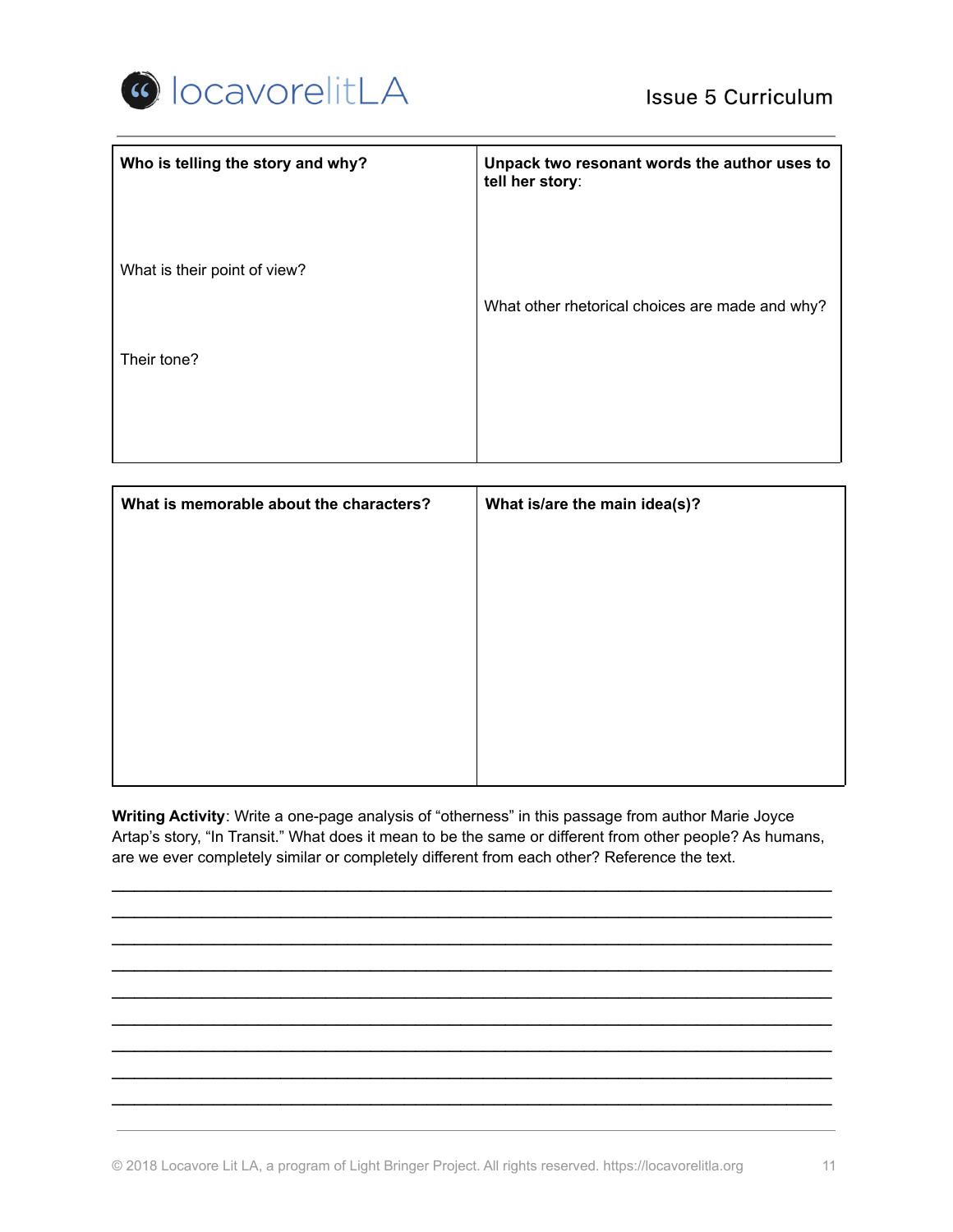

# **COMMON CORE STANDARDS REFERENCE**

This story and its exercises are appropriate for 9-12th grade. Ninth-grade standards are cited.

# **Pre-Reading & Themes Activity Options**

CCSS.ELA-LITERACY.W.9-10.2: Write informative/explanatory texts to examine and convey complex ideas, concepts, and information clearly and accurately through the effective selection, organization, and analysis of content.

CCSS.ELA-LITERACY.W.9-10.4: Produce clear and coherent writing in which the development, organization, and style are appropriate to task, purpose, and audience. (Grade-specific expectations for writing types are defined in Text Type and Purposes standards 1-3.)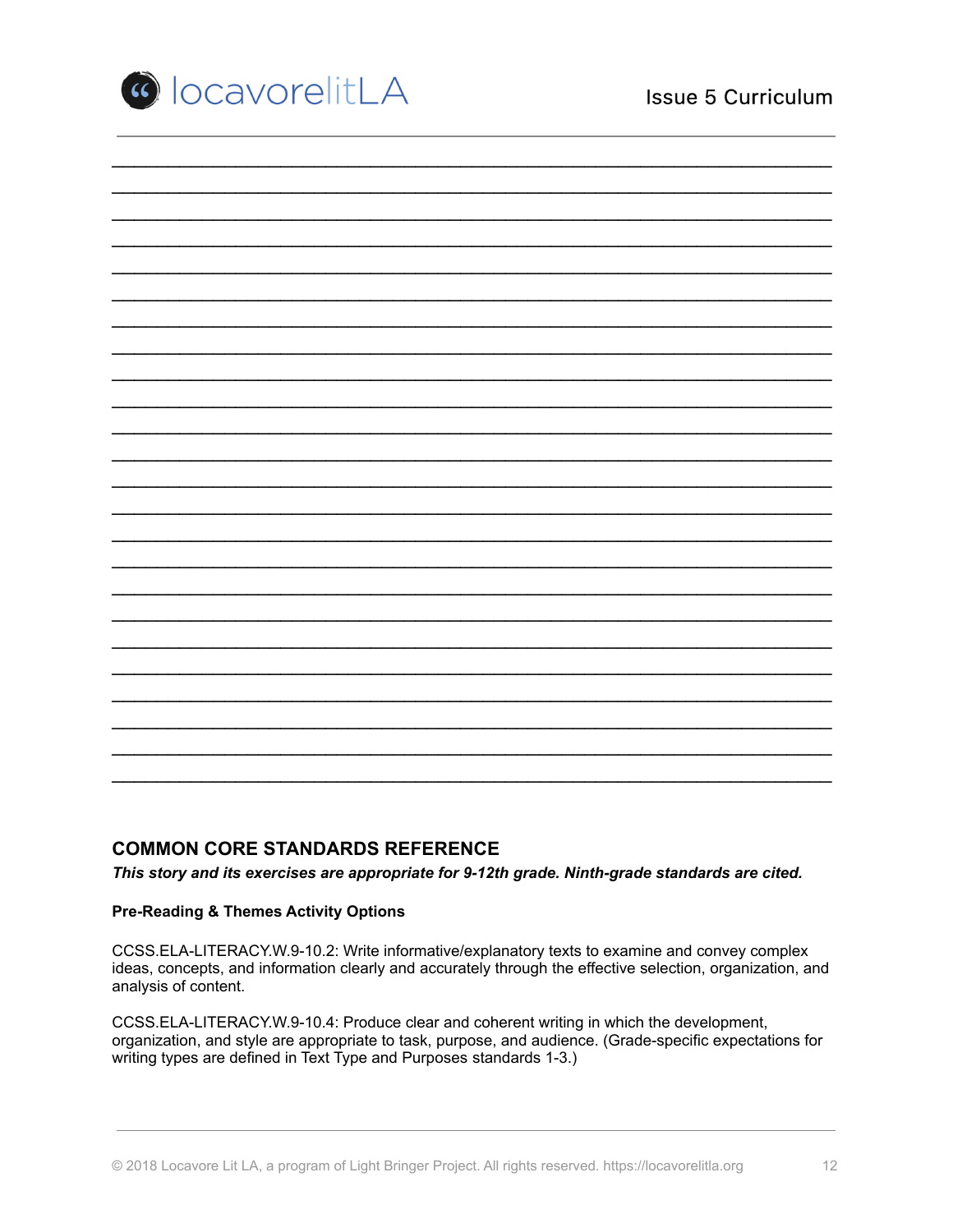

[CCSS.ELA-LITERACY.W.9-10.7](http://www.corestandards.org/ELA-Literacy/W/9-10/7/): Conduct short as well as more sustained research projects to answer a question (including a self-generated question) or solve a problem; narrow or broaden the inquiry when appropriate; synthesize multiple sources on the subject, demonstrating understanding of the subject under investigation.

[CCSS.ELA-LITERACY.W.9-10.9](http://www.corestandards.org/ELA-Literacy/W/9-10/9/): Draw evidence from literary or informational texts to support analysis, reflection, and research.

CCSS.ELA-LITERACY.SL.9-10.1: Initiate and participate effectively in a range of collaborative discussions (one-on-one, in groups, and teacher-led) with diverse partners on grades 9-10 topics, texts, and issues, building on others' ideas and expressing their own clearly and persuasively.

CCSS.ELA-LITERACY.SL.9-10.1.C: Propel conversations by posing and responding to questions that relate the current discussion to broader themes or larger ideas; actively incorporate others into the discussion; and clarify, verify, or challenge ideas and conclusions.

CCSS.ELA-LITERACY.SL.9-10.1.D: Respond thoughtfully to diverse perspectives, summarize points of agreement and disagreement, and, when warranted, qualify or justify their own views and understanding and make new connections in light of the evidence and reasoning presented.

CCSS.ELA-LITERACY.L.9-10.4 Determine or clarify the meaning of unknown and multiple-meaning words and phrases based on *grades 9-10 reading and content*, choosing flexibly from a range of strategies.

### **Vocabulary Activity Options**

CCSS.ELA-LITERACY.W.9-10.2: Write informative/explanatory texts to examine and convey complex ideas, concepts, and information clearly and accurately through the effective selection, organization, and analysis of content.

[CCSS.ELA-LITERACY.W.9-10.7](http://www.corestandards.org/ELA-Literacy/W/9-10/7/): Conduct short as well as more sustained research projects to answer a question (including a self-generated question) or solve a problem; narrow or broaden the inquiry when appropriate; synthesize multiple sources on the subject, demonstrating understanding of the subject under investigation.

[CCSS.ELA-LITERACY.W.9-10.9](http://www.corestandards.org/ELA-Literacy/W/9-10/9/): Draw evidence from literary or informational texts to support analysis, reflection, and research.

CCSS.ELA-LITERACY.L.9-10.4 Determine or clarify the meaning of unknown and multiple-meaning words and phrases based on *grades 9-10 reading and content*, choosing flexibly from a range of strategies.

CCSS.ELA-LITERACY.L.9-10.4.A Use context (e.g., the overall meaning of a sentence, paragraph, or text; a word's position or function in a sentence) as a clue to the meaning of a word or phrase.

CCSS.ELA-LITERACY.L.9-10.5 Demonstrate understanding of figurative language, word relationships, and nuances in word meanings.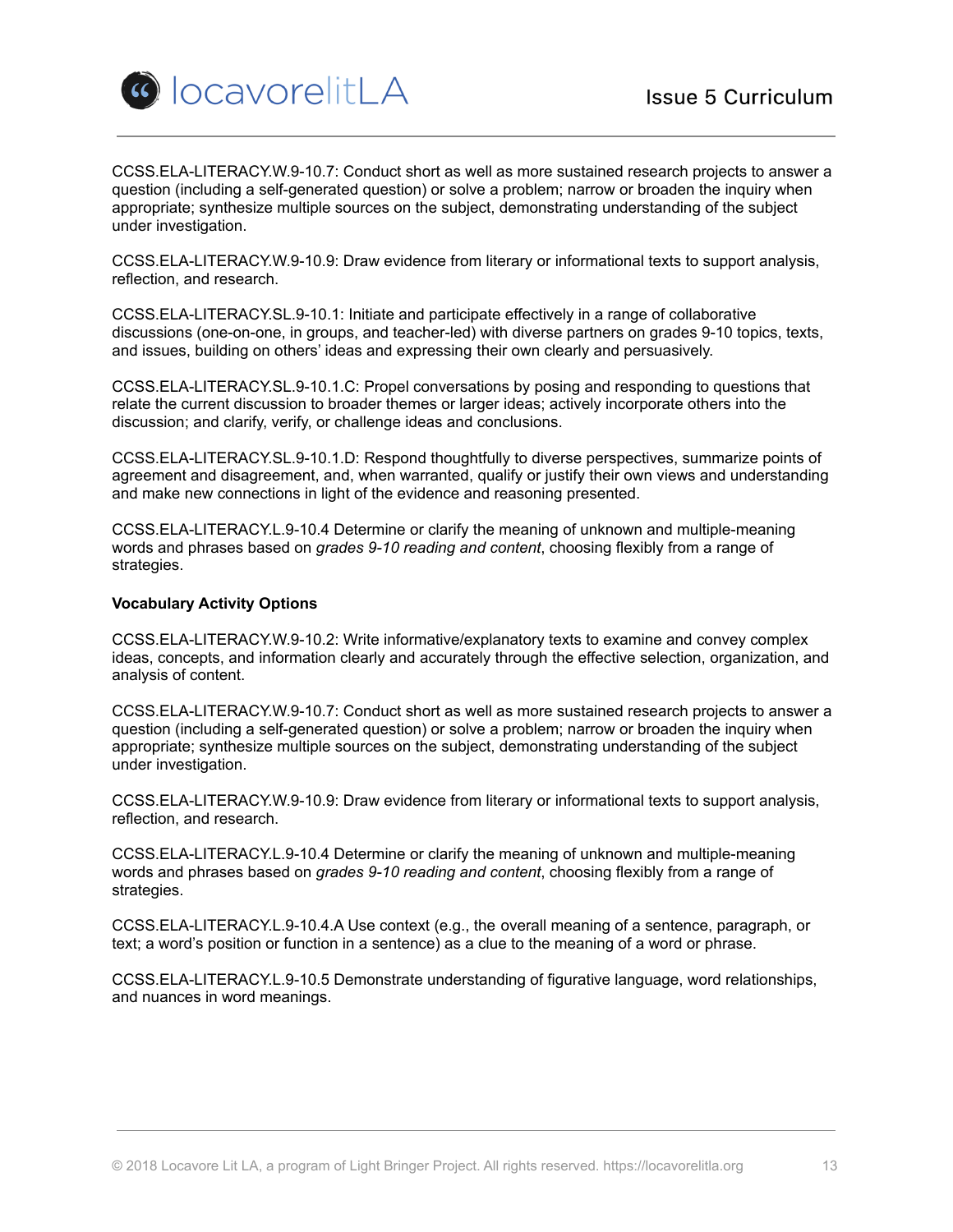

### **Post-Reading Class Discussion Options**

CCSS.ELA-LITERACY.SL.9-10.1: Initiate and participate effectively in a range of collaborative discussions (one-on-one, in groups, and teacher-led) with diverse partners on grades 9-10 topics, texts, and issues, building on others' ideas and expressing their own clearly and persuasively.

CCSS.ELA-LITERACY.SL.9-10.1.C: Propel conversations by posing and responding to questions that relate the current discussion to broader themes or larger ideas; actively incorporate others into the discussion; and clarify, verify, or challenge ideas and conclusions.

CCSS.ELA-LITERACY.SL.9-10.1.D: Respond thoughtfully to diverse perspectives, summarize points of agreement and disagreement, and, when warranted, qualify or justify their own views and understanding and make new connections in light of the evidence and reasoning presented.

#### **Text-Dependent Question Options**

CCSS.ELA-LITERACY.RL.9-10.1: Cite strong and thorough textual evidence to support analysis of what the text says explicitly, as well as inferences drawn from the text.

CCSS.ELA-LITERACY.W.9-10.2: Write informative/explanatory texts to examine and convey complex ideas, concepts, and information clearly and accurately through the effective selection, organization, and analysis of content.

CCSS.ELA-LITERACY.W.9-10.4: Produce clear and coherent writing in which the development, organization, and style are appropriate to task, purpose, and audience. (Grade-specific expectations for writing types are defined in Text Type and Purposes standards 1-3.)

[CCSS.ELA-LITERACY.W.9-10.9](http://www.corestandards.org/ELA-Literacy/W/9-10/9/): Draw evidence from literary or informational texts to support analysis, reflection, and research.

#### **Writing Exercise Options**

CCSS.ELA-LITERACY.W.9-10.3: Write narratives to develop real or imagined experiences or events using effective technique, well-chosen details, and well-structured event sequences.

CCSS.ELA-LITERACY.W.9-10.3.A: Engage and orient the reader by setting out a problem, situation, or observation, establishing one or multiple point(s) of view, and introducing a narrator and/or characters; create a smooth progression of experiences or events.

CCSS.ELA-LITERACY.W.9-10.3.D: Use precise words and phrases, telling details, and sensory language to convey a vivid picture of the experiences, events, setting, and/or characters.

CCSS.ELA-LITERACY.W.9-10.4: Produce clear and coherent writing in which the development, organization, and style are appropriate to task, purpose, and audience. (Grade-specific expectations for writing types are defined in Text Type and Purposes standards 1-3.)

#### **Complementary Reading Text Writing Exercise**

CCSS.ELA-LITERACY.RL.9-10.1: Cite strong and thorough textual evidence to support analysis of what the text says explicitly, as well as inferences drawn from the text.